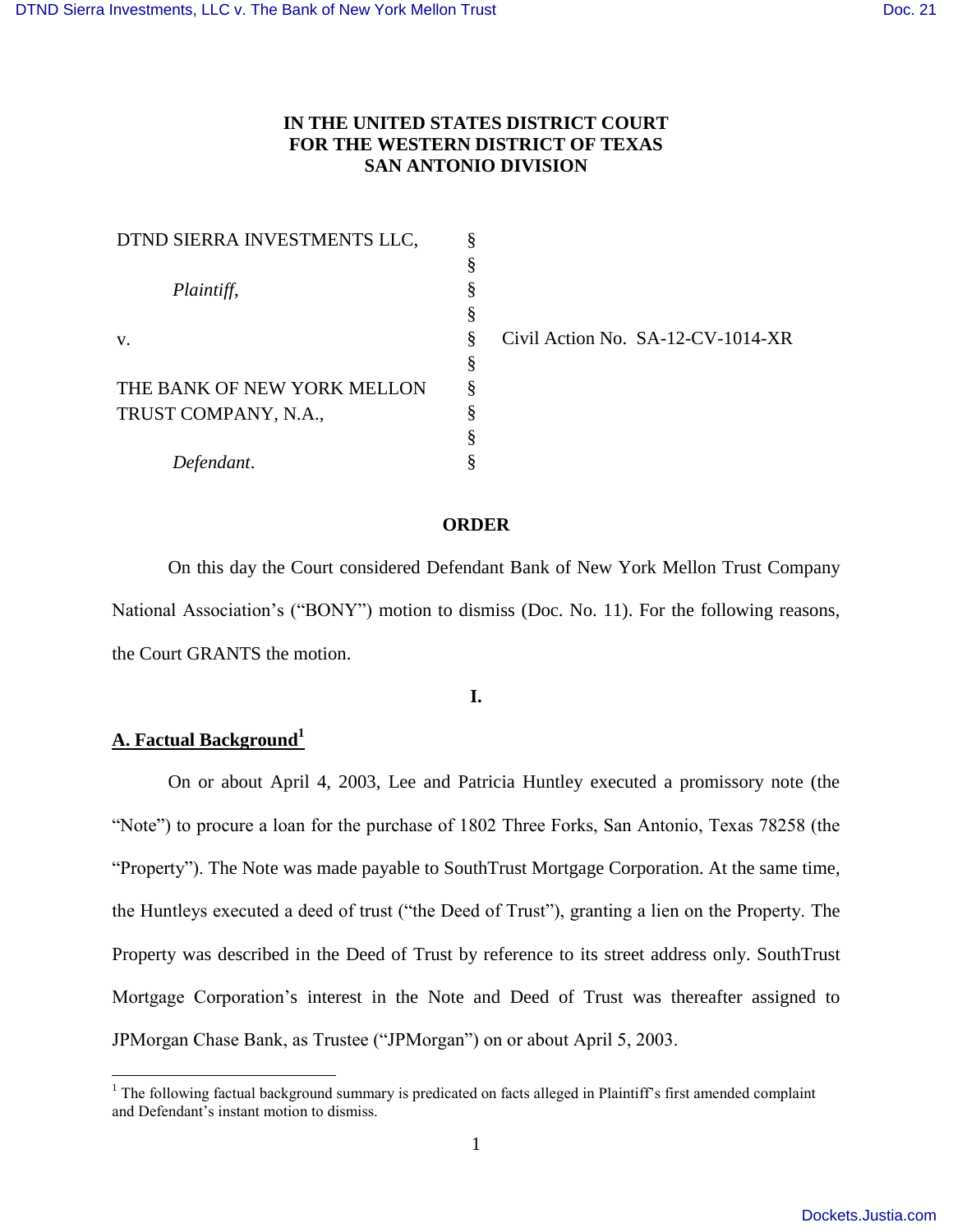Based upon "information and belief," Plaintiff alleges that on or about January 1, 2004, the Huntleys defaulted on their obligations under the Deed of Trust.<sup>2</sup> Around the same time, the Huntleys also defaulted on the payment of Property assessments imposed by the 281 East Homeowners Association (the "HOA"). On December 7, 2004, the HOA conducted a foreclosure sale of the Property. At this sale, the HOA purchased the Property. Subsequently, on July 19, 2005, a certified copy of the Deed of Trust was filed with the property description that was omitted from the recording in 2003.

On or about June 28, 2010, JPMorgan assigned its interest in the Note and Deed of Trust to Defendant. On June 30, 2011, Plaintiff purchased the Property from the HOA and recorded the special warranty deed. Thereafter, on January 3, 2012, Defendant foreclosed on the Property with Deborah Martin acting as substitute trustee. Defendant purchased the Property at the substitute trustee"s sale. As a result, Plaintiff alleges that Defendant "currently seeks to wrest possession of the Property from Plaintiff"s tenants."

#### **B. Procedural Background**

 $\overline{a}$ 

Plaintiff filed its original "Suit to Remove Cloud and Quiet Title, Petition for Declaratory Relief and Damages, and Application for Temporary Restraining Order" in Bexar County District Court on October 1, 2012. In that petition, Plaintiff sought to declare invalid the Substitute Trustee's Deed and asserted claims against Defendants BONY, Cathy Goodwin, Patricia Huntley, and Lee Huntley.

Defendant removed the case to this Court on October 23, 2012, asserting diversity jurisdiction because Plaintiff is a citizen of Texas and BONY is a citizen of California. Although Cathy Goodwin and the Huntleys are also citizens of Texas, this Court concluded that because

<sup>&</sup>lt;sup>2</sup> The factual background provided in Defendant's instant motion to dismiss conflicts with Plaintiff's allegation that the default occurred in January of 2004. According to Defendant, the Huntleys defaulted under the Deed of Trust in July of 2008. *See* Mot. Dismiss at 4.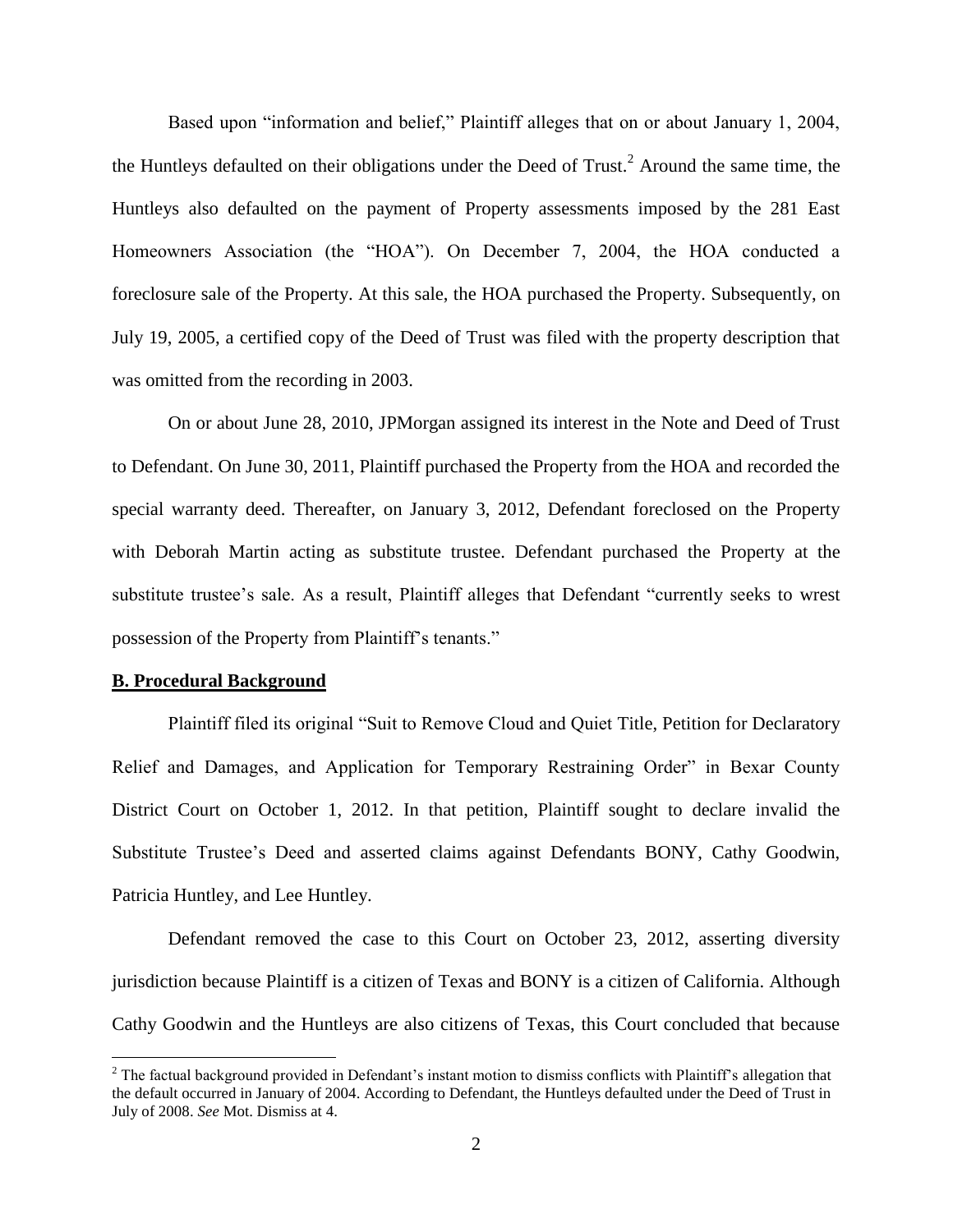these Defendants were improperly joined at the time of removal, their citizenship is disregarded for determining whether removal was proper.<sup>3</sup> Accordingly, this Court had diversity jurisdiction at the time of removal and this was not destroyed by Plaintiff"s post-removal amendment to its complaint with regard to Cathy Goodwin.<sup>4</sup> Further, because Cathy Goodwin and the Huntleys were ruled to be improperly joined, these Defendants were effectively dismissed from the action. *Akerblom v. Ezra Holdings Ltd.*, No. 12-20182, 2013 WL 363112, at \*7 (5th Cir. Jan. 28, 2013) (per curiam). 5

Along with its notice of removal, Defendant filed a motion to dismiss Plaintiff"s original complaint on October 23, 2012. Plaintiff then filed an Amended Complaint on November 14, 2012 and in response Defendant filed the instant motion to dismiss. In Plaintiff"s amended complaint, Plaintiff asserts that it seeks to "invalidate the lien and Substitute Trustee"s Deed filed on February 9, 2012 and quiet Plaintiff"s title" because Defendant"s lien was not perfected prior to the HOA foreclosure, Defendant"s claims to the Property under the Deed of Trust are barred by the statute of limitations, and Plaintiff has obtained the Property through adverse possession. Plaintiff also seeks declaratory and injunctive relief and asserts a violation of the Texas Debt Collection Practices Act.

#### **II.**

#### **A. Legal Standard for Deciding a Motion to Dismiss**

"To survive a motion to dismiss, a complaint must contain sufficient factual matter, accepted as true, to "state a claim to relief that is plausible on its face."" *Ashcroft v. Iqbal*, 556

<sup>&</sup>lt;sup>3</sup> Order Denying Motion to Remand (Doc. No. 16) at 11.

<sup>4</sup> *Id.*

<sup>&</sup>lt;sup>5</sup> The Court held that Plaintiff's amended complaint did not affect its jurisdiction because the improperly joined Defendants were not to be considered for purposes of jurisdiction. At the time, the Court did not expressly dismiss those Defendants, but its order denying remand effectively did so. To the extent the amended complaint could be construed as a motion to join non-diverse parties, the Court has considered the *Hensgens* factors and denies such joinder.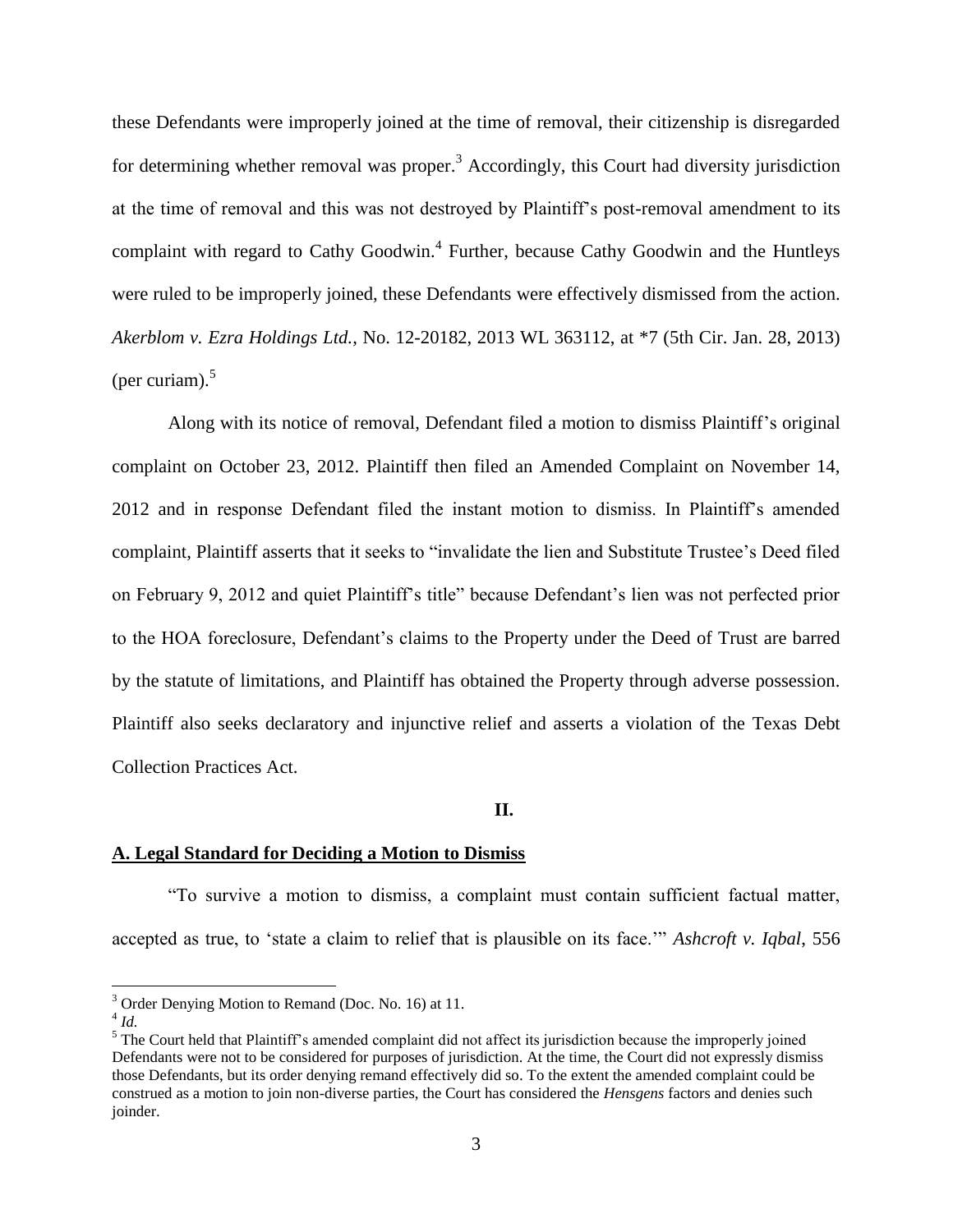U.S. 662, 678 (2009) (quoting *Bell Atl. Corp. v. Twombly*, 550 U.S. 544, 570 (2007)). "A claim has facial plausibility when the plaintiff pleads factual content that allows the court to draw the reasonable inference that the defendant is liable for the misconduct alleged." *Id.* While detailed factual allegations are not necessary, a plaintiff must provide "more than labels and conclusions, and a formulaic recitation of the elements of a cause of action will not do." *Twombly*, 550 U.S. at 555. However, a complaint can survive a motion to dismiss even if actual proof of the facts alleged is "improbable." *Id.* at 556. Although the court must take all of the factual allegations in the complaint as true, the court is "not bound to accept as true a legal conclusion couched as a factual allegation." *Iqbal*, 556 U.S. at 678 (quoting *Twombly*, 550 U.S. at 555). "Where a complaint pleads facts that are merely consistent with a defendant"s liability, it stops short of the line between possibility and plausibility of entitlement to relief." *Id.* (internal quotation marks omitted).

### **B. Documents That May Be Considered**

The Supreme Court has held that in deciding a motion to dismiss, a court may consider documents incorporated into the complaint by reference. *Tellabs, Inc. v. Makor Issues & Rights, Ltd.*, 551 U.S. 308, 322 (2007). The court may also consider any documents attached to the complaint and any documents attached to the motion to dismiss that are central to the claim and referenced by the complaint. *Lone Star Fund V (U.S.), L.P. v. Barclays Bank PLC*, 594 F.3d 383, 387 (5th Cir. 2010); *see also Sullivan v. Leor Energy, LLC*, 600 F.3d 542, 546 (5th Cir. 2010) (quoting *Scanlan v. Tex. A&M Univ.*, 343 F.3d 533, 536 (5th Cir. 2003)) (holding that while the court generally must not go outside the pleadings, the court may consider documents attached to a motion to dismiss that are referred to in the plaintiff"s complaint and are central to the plaintiff"s claim.). In attaching documents to a motion to dismiss that are referred to in the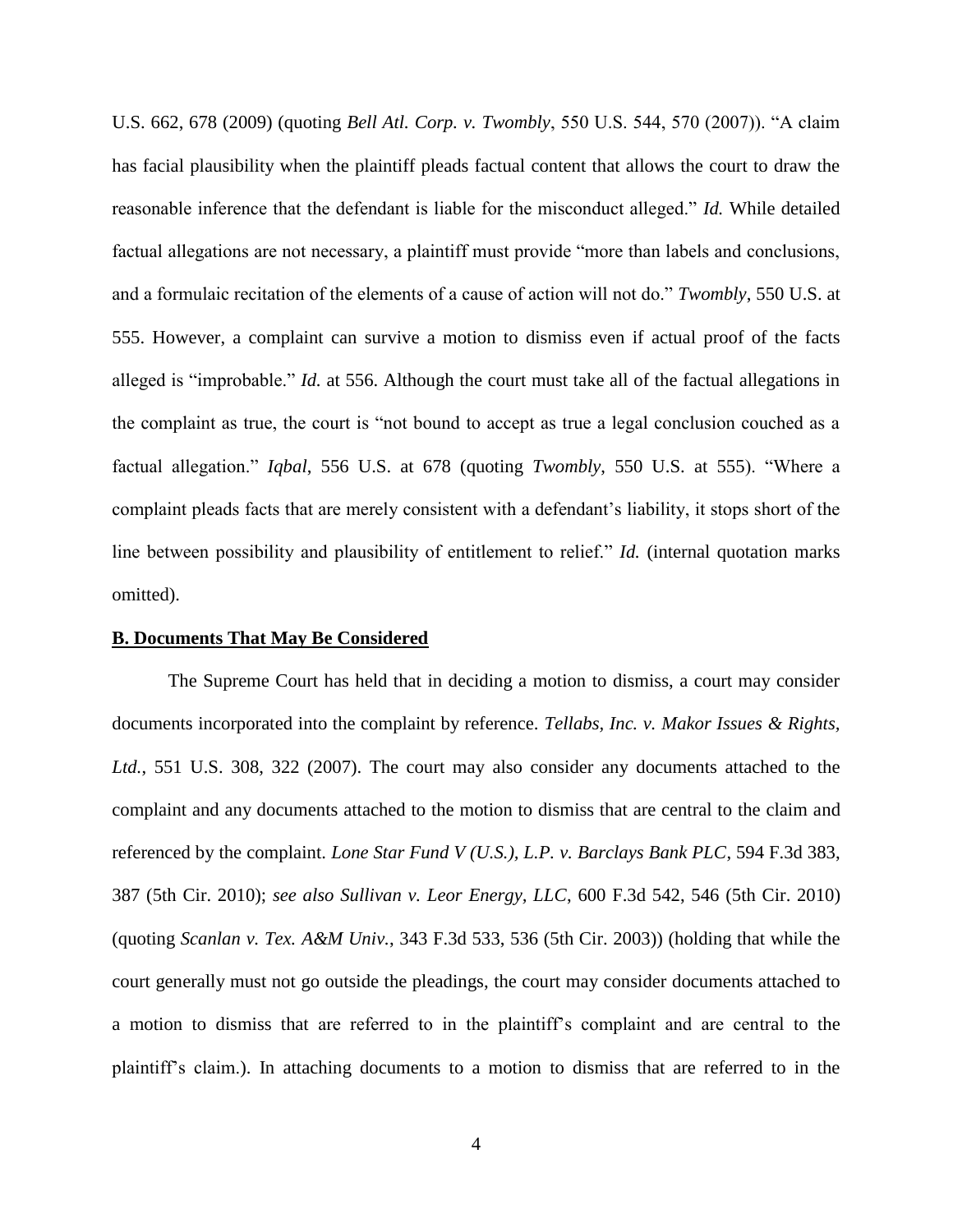plaintiff"s complaint and are central to her claim, "the defendant merely assists the plaintiff in establishing the basis of the suit, and the court in making the elementary determination of whether a claim has been stated." *Collins v. Morgan Stanley Dean Witter*, 224 F.3d 496, 499 (5th Cir. 2000). Whether the plaintiff has objected to the court"s consideration of documents external to the complaint may be a factor that can be taken into account in determining whether to consider the documents. *Scanlan*, 343 F.3d at 536 (citing *Collins*, 224 F.3d at 498-99) ("The fact that the plaintiffs did not object to, or appeal, the district court's consideration of [documents] attached to a motion to dismiss] was central to [the Fifth Circuit's] approval of that practice."). The district court may also take judicial notice of matters of public record. *Funk v. Stryker Corp.*, 631 F.3d 777, 783 (5th Cir. 2011).

In this case, Defendant attached several documents to its motion to dismiss, including a copy of the Deed of Trust and the assignment document from JPMorgan to Defendant executed in 2010. Each of these documents is central to Plaintiff"s claims and is referenced throughout the original petition. The Court also takes judicial notice of the Deed of Trust and the assignment document because they have been recorded and are therefore matters of public record. Other matters of public record of which the Court takes judicial notice include: (1) the Substitute Trustee"s Deed executed February 3, 2010; and (2) two notices of acceleration rescission executed on May 7, 2009, and June 1, 2010 respectively.

#### **III.**

#### **A. Plaintiff's Claim to Quiet Title**

### **1. Legal Standard for Establishing a Claim to Quiet Title**

"The principal issue in a suit to quiet title is as to the existence of a cloud that equity will remove." *Wright v. Matthews*, 26 S.W.3d 575, 578 (Tex. App.—Beaumont 2000, pet. denied)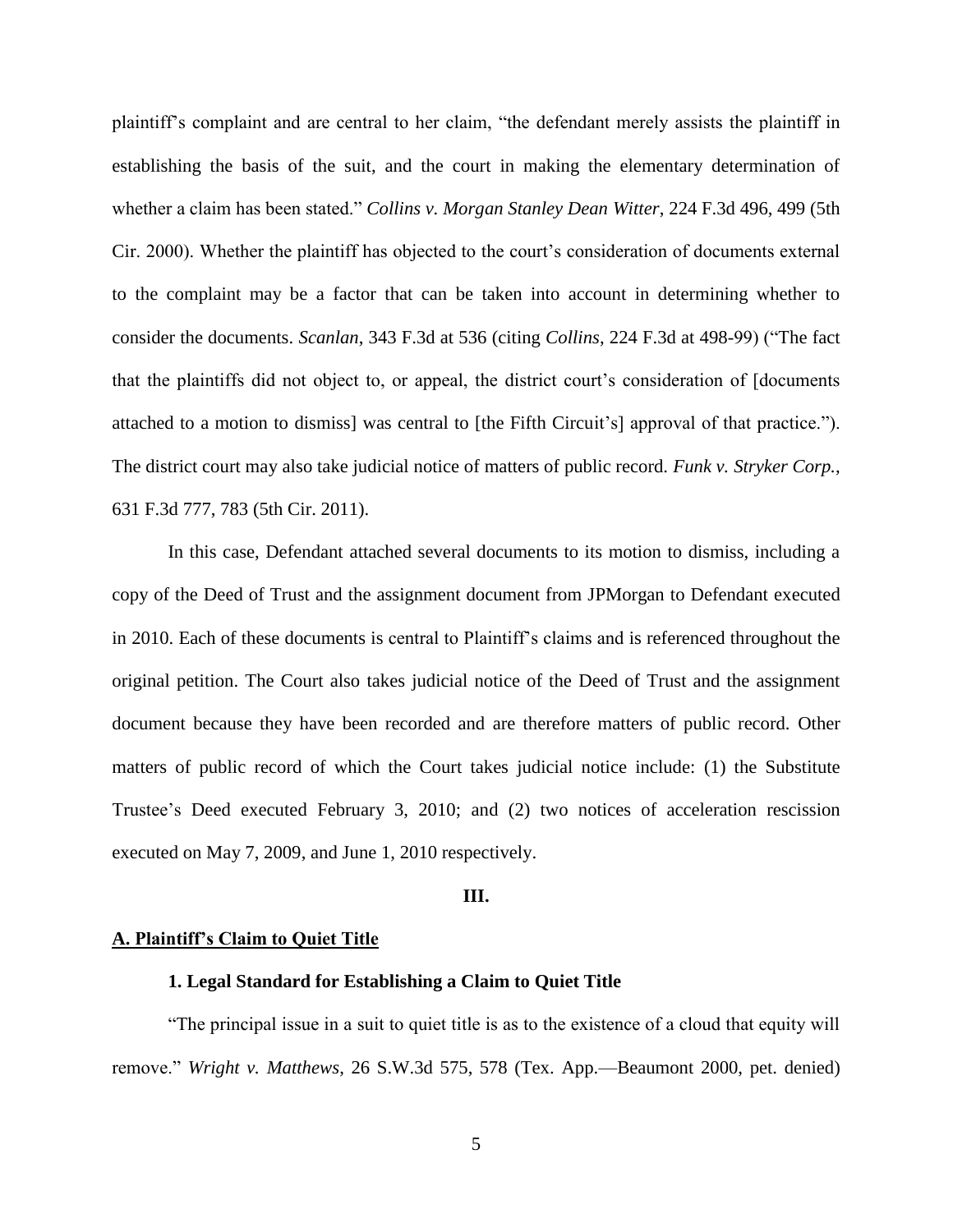(quoting *Bell v. Ott*, 606 S.W.2d 942, 952 (Tex. Civ. App.—Waco 1980, writ ref"d n.r.e.)). "A cloud on title exists when an outstanding claim or encumbrance is shown, which on its face, if valid, would affect or impair the title of the owner of the property." *Angell v. Bailey*, 225 S.W.3d 834, 838 n.6 (Tex. App.—El Paso 2007, no pet.). "Any deed, contract, judgment or other instrument not void on its face that purports to convey an interest in or make any charge upon the land of a true owner, the invalidity of which would require proof, is a cloud upon the legal title of the owner." *Hahn v. Love*, 321 S.W.3d 517, 531 (Tex. App.—Houston [1st Dist.] 2009, pet. denied) (quoting *Johnson v. Williams*, No. 01-05-00445-CV, 2006 WL 1653656, at \*4 (Tex. App.—Houston [1st Dist.] June 15, 2006, pet. denied) (mem. op.)).

"The effect of a suit to quiet title is to declare invalid or ineffective the defendant"s claim to title." *Gordon v. W. Houston Trees, Ltd.*, 352 S.W.3d 32, 42 (Tex. App.—Houston [1st Dist.] 2011, no pet.). "In other words, the purpose of a suit to quiet title is to invalidate the defendant"s claim to title." *Ellis v. Buentello*, No. 01-12-00098-CV, 2012 WL 3528009, at \*3 (Tex. App.— Houston [1st Dist.] Aug. 16, 2012, no pet.) (mem. op.). Nonetheless, the plaintiff still "has the burden of supplying the proof necessary to establish his superior equity and right to relief." *Hahn*, 321 S.W.3d at 531.

To prevail on a claim to quiet title, a plaintiff must establish that the defendant: (1) created a hindrance to the plaintiff"s title, having the appearance of a better right to title than his own, that (2) appears to be valid on its face, and that (3) for reasons not apparent on its face, is not valid. *Ellis*, 2012 WL 3528009, at \*3.

Here, Plaintiff"s first amended complaint states that Defendant"s claim to title is invalid because: (1) the assignment of the Deed of Trust from JPMorgan to Defendant is invalid, (2) Defendant's lien was not perfected prior to the HOA foreclosure in 2004 and was therefore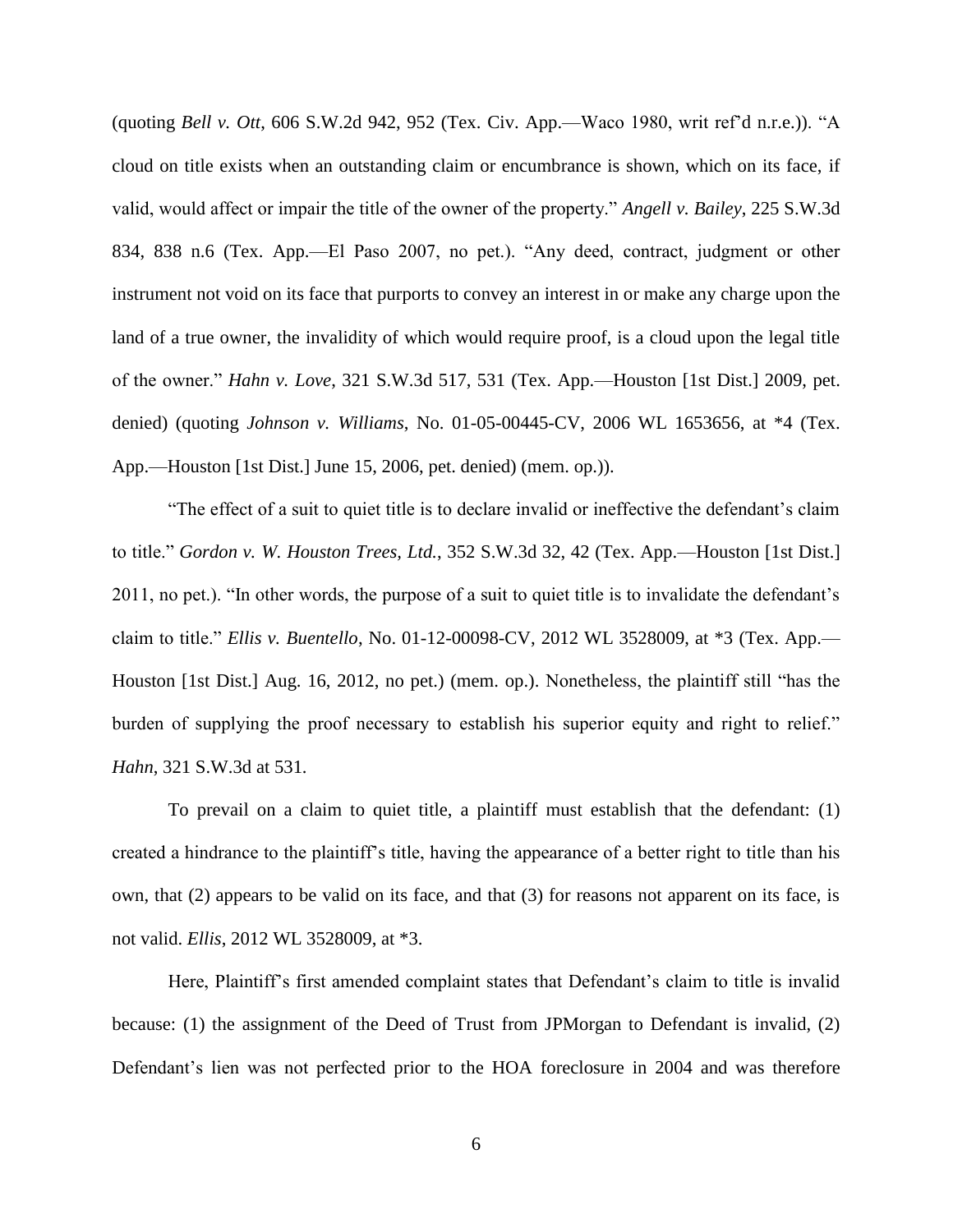rendered subordinate at that time, (3) the statute of limitations bars Defendant"s claim to the Property, and (4) Plaintiff obtained the Property through adverse possession. Defendant claims to have acted upon a right to foreclose on the Property pursuant to the Deed of Trust. This alleged right to foreclose and resulting foreclosure constitute a "cloud" because they affect Plaintiff's legal title to the Property.<sup>6</sup> Thus, Plaintiff's challenge to Defendant's foreclosure of, and claim to, the Property satisfies the elements of a cause of action to quiet title.

However, although Plaintiff"s allegations satisfy the elements of a claim to quiet title, Defendant nonetheless argues that Plaintiff"s quiet title claim should be dismissed because it is premised on arguments that fail as a matter of law.

# **2. Whether Plaintiff has Standing to Contest the Validity of the 2010 Assignment of the Deed of Trust**

Defendant urges this Court to reject Plaintiff"s initial challenge regarding the validity of the 2010 assignment by adopting the rule that a third party has no standing to contest the assignment of an instrument to which he is a stranger.<sup>7</sup> However, this Court has recognized that Texas law permits a third party to challenge an assignment on a ground that renders the assignment void or invalid, but a third party may not challenge an assignment on a ground that renders the assignment merely voidable. *See Venegas v. U.S. Bank, Nat'l Ass'n*, Civ. A. No. SA-12-CV-1123-XR, 2013 U.S. Dist. LEXIS 66000, at \*13-14 (W.D. Tex. May 9, 2013); *Glass v. Carpenter*, 330 S.W.2d 530, 537 (Tex. Civ. App.—San Antonio 1959, writ ref"d n.r.e.). This conclusion was recently affirmed by the Fifth Circuit. *See Reinagel v. Deutsche Bank Nat'l Trust Co.*, No. 12-50569, 2013 WL 3480207 (5th Cir. July 11, 2013). Accordingly, to determine

<sup>6</sup> *See Lighthouse Church of Cloverleaf v. Tex. Bank*, 889 S.W.2d 595, 603 (Tex. App.—Houston [14th Dist.] 1994, writ denied) (stating that "[f]oreclosure transfers title ... to another party").

 $<sup>7</sup>$  Mot. Dismiss at 1.</sup>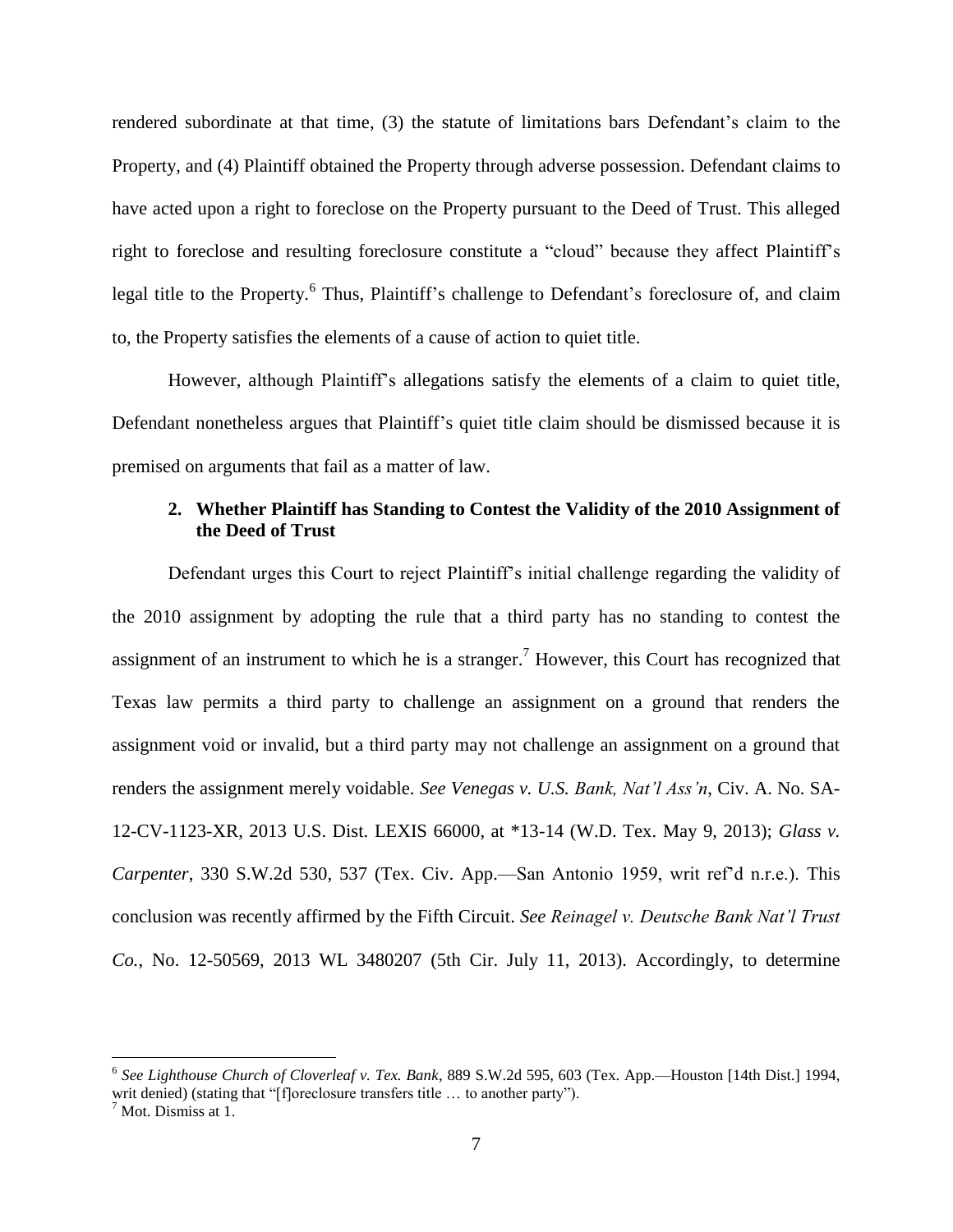whether Plaintiff has standing to contest the validity of the assignment in this case, the Court must consider the nature of Plaintiff"s challenge.

# **i. Plaintiff's Argument that the Assignment was Unauthorized and Fraudulent**

In its amended complaint, Plaintiff alleges that Sandy Boughton did not have authority to execute the assignment of the Deed of Trust on behalf of JPMorgan.<sup>8</sup> Plaintiff further alleges that the assignment is fraudulent because although it purports that Ms. Boughton appeared personally, her signature and the document"s notarization occurred in two different places at two different times.<sup>9</sup>

Under Texas law, a forged deed is void. *Lighthouse Church of Cloverleaf v. Tex. Bank*, 889 S.W.2d 595, 601 (Tex. App.—Houston [14th Dist.] 1994, writ denied). A deed procured by fraud, however, is voidable only at the election of the grantor and is valid until there has been a successful suit to set it aside. *Ford v. Exxon Mobil Chem. Co.*, 235 S.W.3d 615, 618 (Tex. 2007) (citing *Nobles v. Marcus*, 533 S.W.2d 923, 926 (Tex. 1976)). At common law, forgery was defined as "the making or altering of a written instrument purporting to be the act of another." *Nobles*, 533 S.W.2d at 925-26 (internal quotation marks omitted). In light of this definition, the Texas Supreme Court has held that "one who signs his true name, and does not represent himself to be someone else of the same name, does not commit forgery because his act does not purport to be that of another." *Id.* at 926. "The rule is also clear that one who signs his true name, purporting to act as the agent of another, has not committed a forgery." *Id.* Thus, although an agent who executes a document without authority may be culpable of fraud because he has induced confidence in an agency that does not exist, the agent has not committed a forgery, and

<sup>8</sup> Am. Compl. at 7.

<sup>9</sup> *Id.*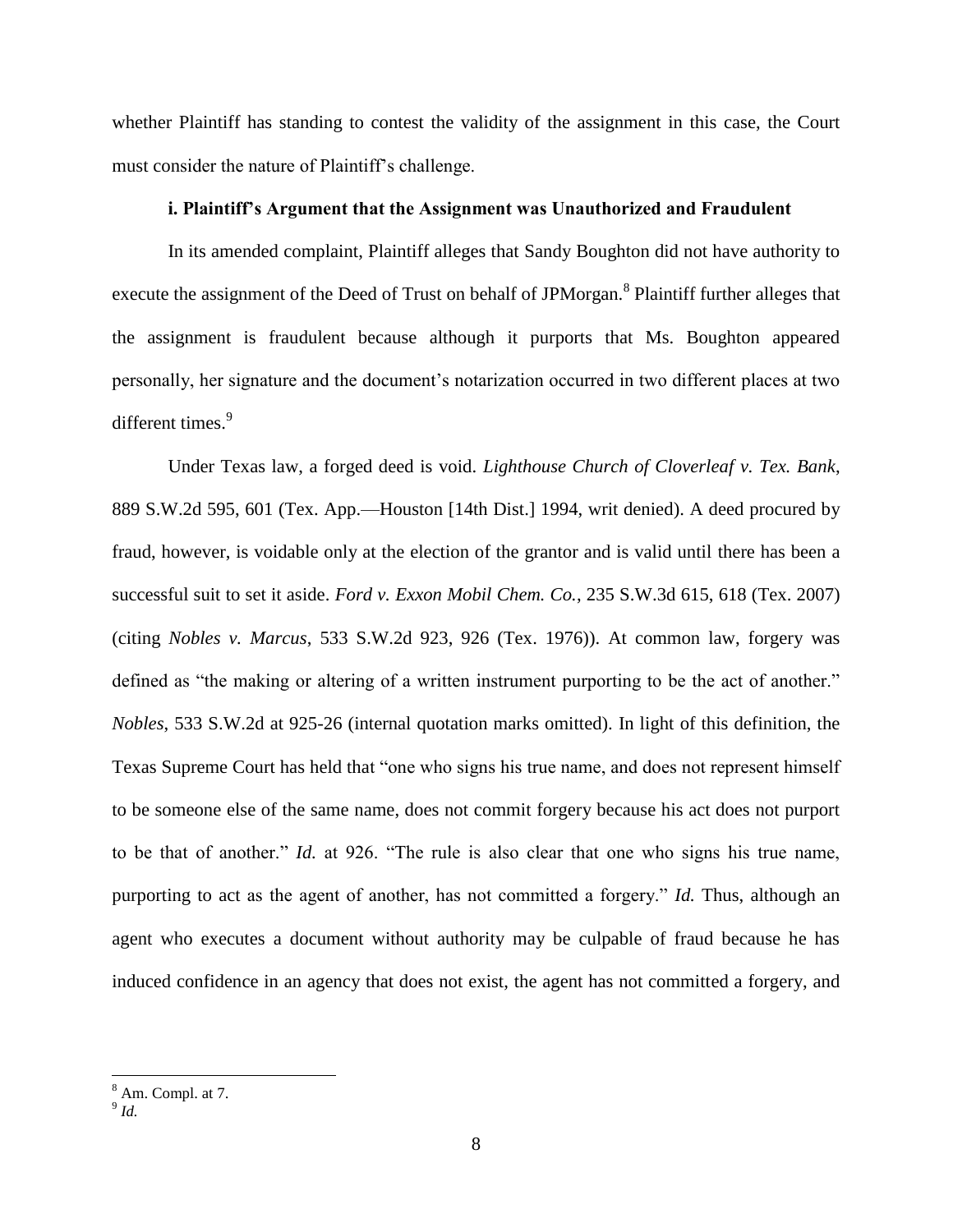the document is not void, if he has executed the document purporting on its face to be executed by him as an agent. *Id.*

Here, Plaintiff"s allegation that Sandy Boughton did not have the authority to execute the 2010 assignment, if true, would suggest that the assignment is merely voidable. *See Reinagel*, 2013 WL 3480207, at \*4. Likewise, Plaintiff"s allegation that the document is fraudulent because Ms. Boughton did not appear personally before the notary public, if true, would suggest that the assignment is voidable rather than void. *See id.* Accordingly, Plaintiff does not have standing to contest the assignment on these grounds. *Id.* Plaintiff's argument that Defendant does not have authority to foreclose on the Property because Defendant was not validly assigned the Deed of Trust is therefore unable to support Plaintiff"s cause of action to quiet title.

### **3. Whether Defendant's Lien was Perfected Prior to the 2004 HOA Foreclosure**

Plaintiff next alleges that Defendant's predecessor originally filed the Deed of Trust "without a legal description" in 2003.<sup>10</sup> As a result of this alleged failure, Plaintiff contends that the document was invalid at the time of the HOA foreclosure in 2004, thereby rendering Defendant's lien junior to the HOA foreclosure.<sup>11</sup>

In Texas, a deed of trust transaction has been described as "a conveyance in trust for the purpose of securing a debt, subject to a condition of defeasance." *Riner v. Neumann*, 353 S.W.3d 312, 318 (Tex. App.—Dallas 2011, no pet.) (citing *Lucky Homes, Inc. v. Tarrant Savings Ass'n*, 379 S.W.2d 386, 388 (Tex. Civ. App.—Fort Worth 1964), *rev'd on other grounds*, 390 S.W.2d 473 (Tex. 1965)). Accordingly, Texas courts have viewed a deed of trust as a mortgage with the power to sell the property on default. *See, e.g.*, *Johnson v. Snell*, 504 S.W.2d 397, 399 (Tex. 1973); *Starcrest Trust v. Berry*, 926 S.W.2d 343, 351 (Tex. App.—Austin 1996, no writ); *In re* 

 $10$  Am. Compl. at 4.

<sup>11</sup> *Id.* at 4-5.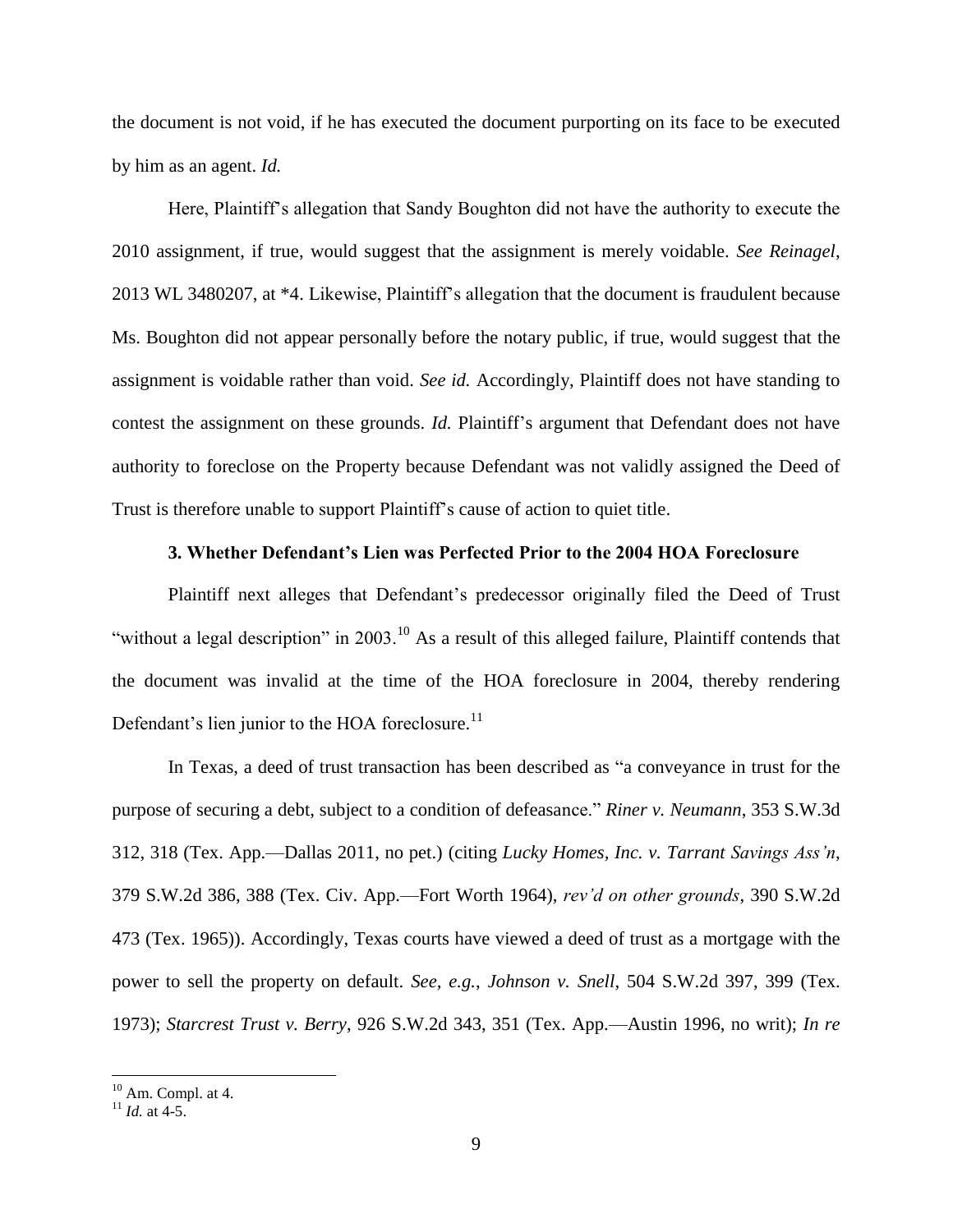*Perry*, 425 B.R. 323, 380 (Bankr. S.D. Tex. 2010). Construing a deed of trust as a form of conveyance finds further support in *Black's Law Dictionary*, which defines the term as "[a] deed conveying title to real property to a trustee as security." BLACK"S LAW DICTIONARY (9th ed. 2009).

It is important to note, however, that Texas is a lien theory state, rather than a title theory state. *See Flag-Redfern Oil Co. v. Humble Exploration Co., Inc.*, 744 S.W.2d 6, 8 (Tex. 1987). Under the lien theory, a deed of trust does not convey legal title to the property; rather it conveys an interest in the subject property in the form of equitable title. *See id.* In other words, by executing a deed of trust, a debtor conveys the equitable title to the subject property while retaining the legal title. *Leighton v. Leighton*, 921 S.W.2d 365, 368 (Tex. App.—Houston [1st Dist.] 1996, no writ); *Olivares v. Birdie L. Nix Trust*, 126 S.W.3d 242, 246 (Tex. App.—San Antonio 2003, pet. denied).

Since the execution of a deed of trust constitutes a conveyance of equitable title, the general rules in Texas regarding the sufficiency of the required property description apply. For the description to be sufficient, "the writing must furnish within itself, or by reference to some other existing writing, the means or data by which the land to be conveyed may be identified with reasonable certainty." *AIC Mgmt. v. Crews*, 246 S.W.3d 640, 648 (Tex. 2008) (citing *Morrow v. Shotwell*, 477 S.W.2d 538, 539 (Tex. 1972)). So long as the writing furnishes the data to identify the subject property with reasonable certainty it need not contain a metes and bounds description to be enforceable. *Tex. Builders v. Keller*, 928 S.W.2d 479, 481 (Tex. 1996). Further, if enough appears in the property description so that a person familiar with the area can locate the premises with reasonable certainty, it is sufficient. *Dittman v. Cerone*, No. 13-11-00196-CV, 2013 Tex. App. LEXIS 2343, at \*4 (Tex. App.—Corpus Christi Mar. 7, 2013, no pet.) (mem.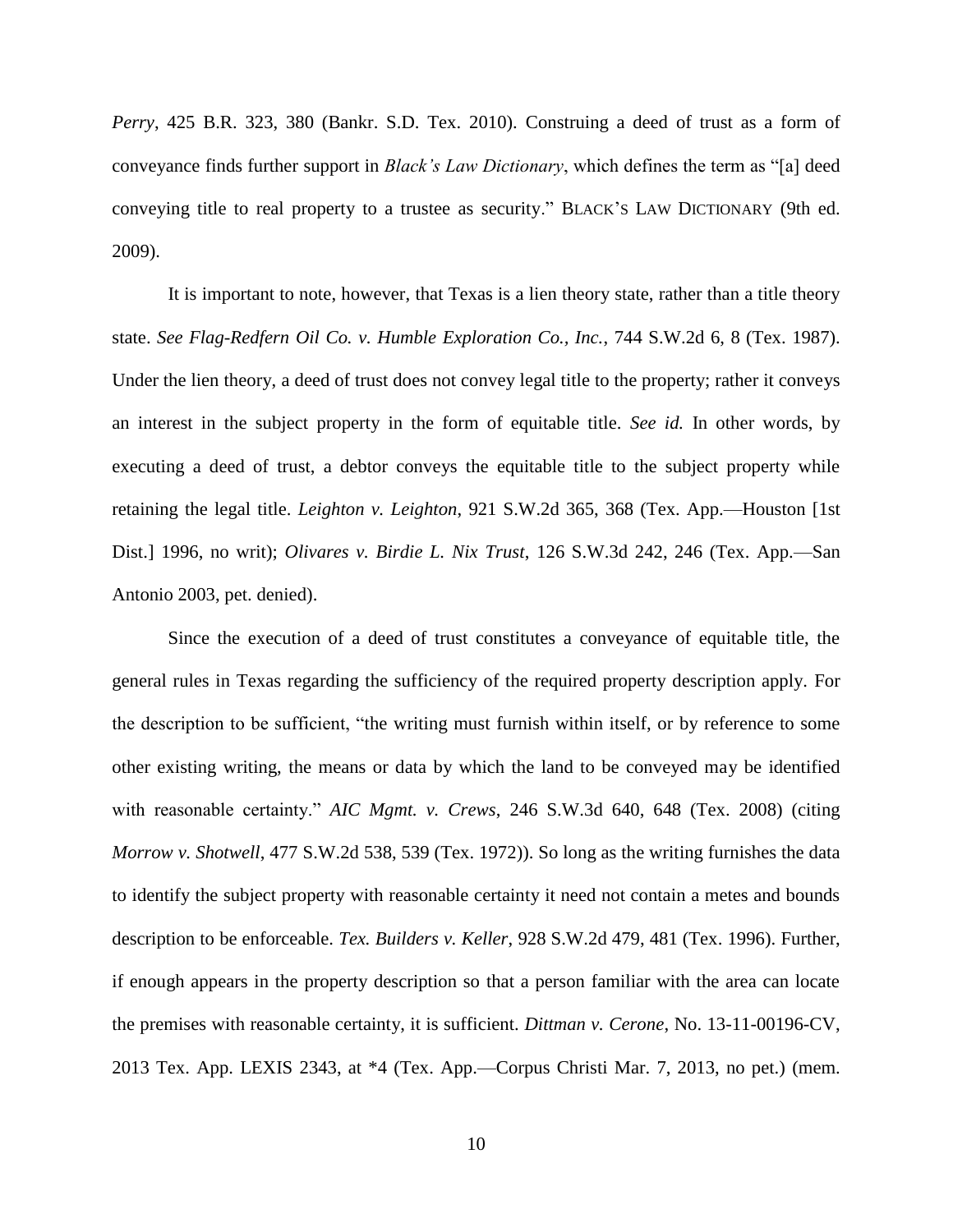op.) (citing *Apex Fin. Corp. v. Garza*, 155 S.W.3d 230, 237 (Tex. App.—Dallas 2004, pet. denied)). Accordingly, under Texas law a street address can serve as a sufficient description so long as it does not give rise to confusion in identifying the subject property. *Patterson v. Fed. Deposit Ins. Corp.*, 918 F.2d 540, 546 (5th Cir. 1990); *Apex Fin. Corp.*, 155 S.W.3d at 237.

Here, the Property is a home located in a residential neighborhood. It therefore appears that given the address as was provided when the Deed of Trust was originally filed, a person familiar with the area could locate the Property with a reasonable degree of certainty. *See Dittman*, 2013 Tex. App. LEXIS 2343, at \*4. Further, Plaintiff has presented no factual allegations in its amended complaint that the description of the Property provided in the Deed of Trust as recorded in 2003 created confusion. Plaintiff makes no allegations that there is more than one tract of land fitting the description in the Deed of Trust, or that the Property cannot be located with reasonable certainty. *See May v. Buck*, 375 S.W.3d 569, 575 (Tex. App.—Dallas 2012, no pet.). Rather, Plaintiff"s contention regarding the allegedly deficient description appears to hinge upon the conclusion that a street address does not constitute the "full and proper" description required for the instrument's validity.<sup>12</sup> However, as noted above, a street address has been deemed a sufficient description under Texas law, reflecting the principle that a writing conveying property need not contain the specificity of a metes and bounds description to be enforceable. *See Patterson*, 918 F.2d at 546; *Tex. Builders*, 928 S.W.2d at 481.

Since Plaintiff has failed to allege that the Deed of Trust"s initial description does not furnish the means by which the land can be identified with reasonable certainty, the Court concludes that Plaintiff has failed to provide a sufficient factual basis for the theory that the Deed of Trust was invalid when originally filed. Because Plaintiff's argument that Defendant's lien was made subordinate to the 2004 HOA foreclosure is contingent upon the invalidity of the Deed

 $12$  Am. Compl. at 4.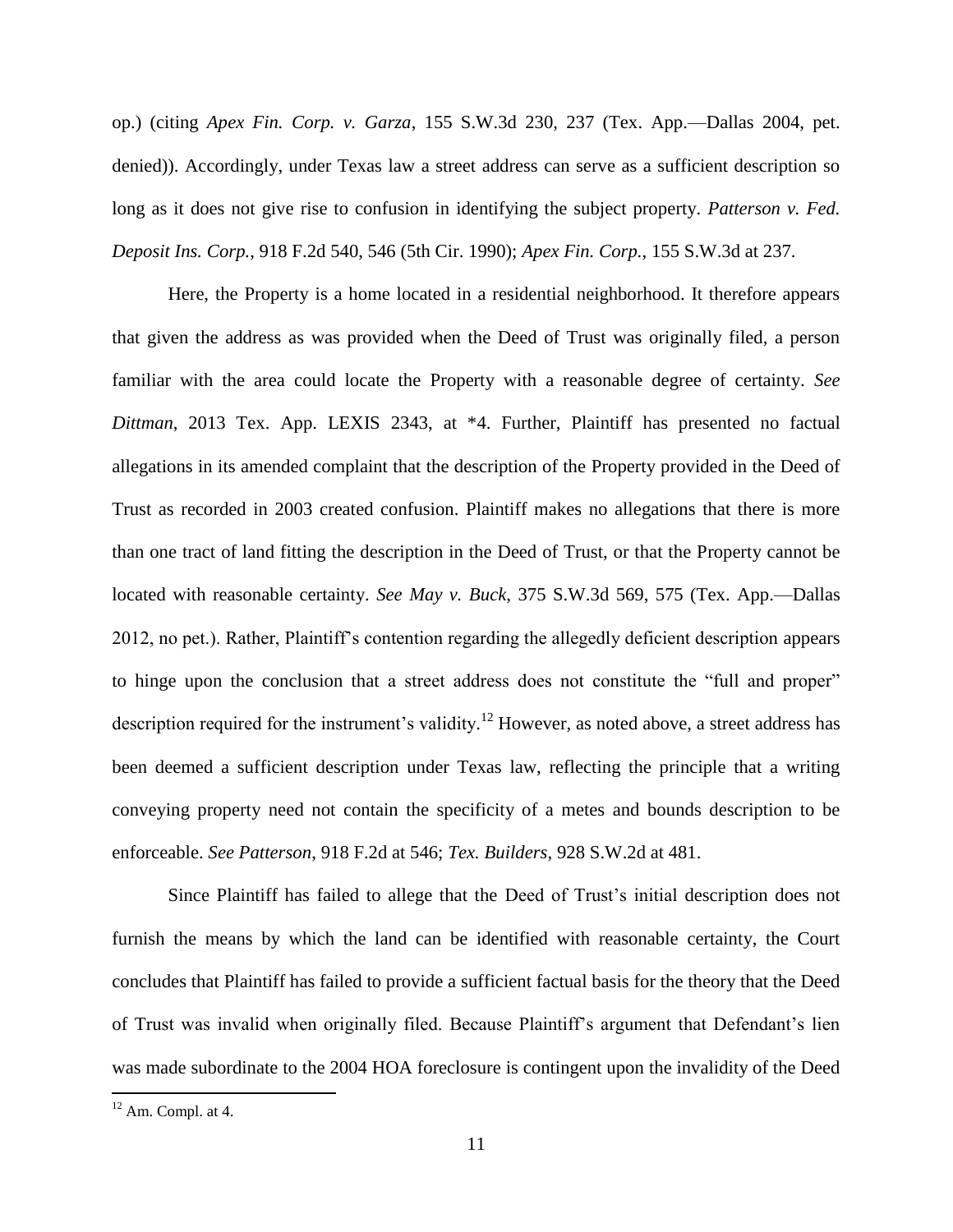of Trust when first filed, in turn the Court concludes that this argument is unable to support Plaintiff"s cause of action to quiet title.

## **4. Whether the Statute of Limitations Bars Defendant's Claim to the Property**

In Plaintiff"s third argument in support of its quiet title action, Plaintiff contends that Defendant's foreclosure of the Property in 2012 was barred by the statute of limitations in section 16.035(d) of the Texas Civil Practice and Remedies Code. Plaintiff's argument appears to rely upon the contention that the Note was accelerated "more than four years from the date the property was foreclosed upon" by Defendant.<sup>13</sup> Plaintiff argues that the applicable statute of limitations began to run at that point, and that as a result the power of sale in the Deed of Trust was void and Defendant's foreclosure was time-barred.

In Texas, "[a] sale of real property under a power of sale in a mortgage or deed of trust that creates a real property lien must be made not later than four years after the day the cause of action accrues." TEX. CIV. PRAC. & REM. CODE § 16.035(a). When a note is payable in installments and is secured by a real property lien, "the four-year limitations period does not begin to run until the maturity date of the last note, obligation, or installment." *Id.* at § 16.035(e). "On the expiration of the four-year limitations period, the real property lien and a power of sale to enforce the real property lien become void." *Id.* at § 16.035(d).

If a deed of trust contains an optional acceleration clause, default does not "ipso facto start limitations running on the note." *Holy Cross Church of God in Christ v. Wolf*, 44 S.W.3d 562, 566 (Tex. 2001). Rather, the cause of action accrues only when the holder actually exercises its option to accelerate. *Id.* Further, a note holder who exercises the option to accelerate may abandon the acceleration if he continues to accept payments without exacting any of his available remedies upon the declared maturity. *Khan v. GBAK Props., Inc.*, 371 S.W.3d 347, 353 (Tex.

 $13$  Am. Compl. at 5.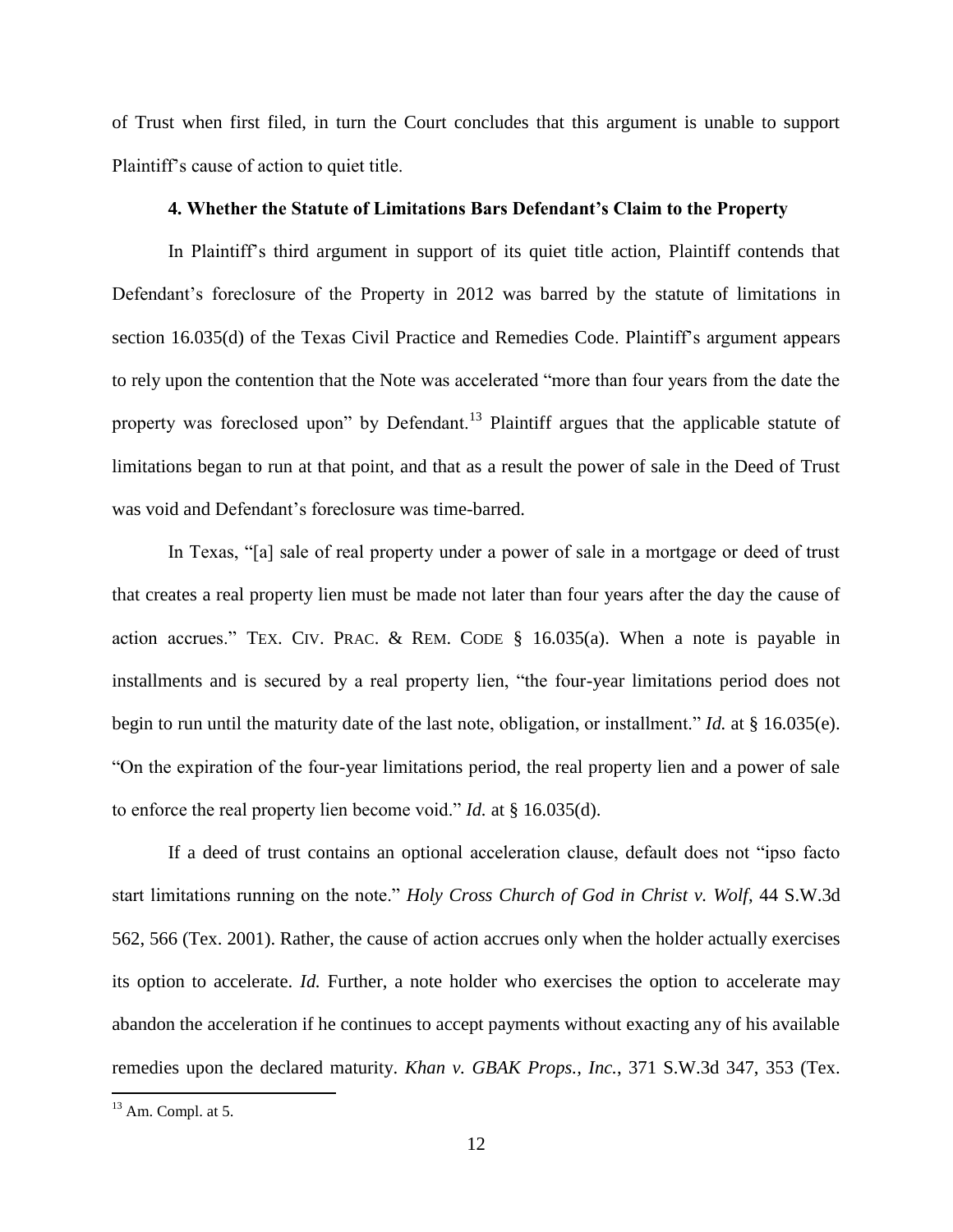App.—Houston [1st Dist.] 2012, no pet.) (citing *Holy Cross*, 44 S.W.3d at 566-67). Acceleration may also be abandoned by agreement or by other action of the parties. *Id.* Abandonment of acceleration has the effect of restoring the contract to its original condition, including restoring the note"s original maturity date. *See id.*; *Denbina v. City of Hurst*, 516 S.W.2d 460, 463 (Tex. Civ. App.—Tyler 1974, no writ).

Here, the Note is payable in periodic installments and thus Section 16.035(e) of the Texas Civil Practice and Remedies Code is implicated.<sup>14</sup> Accordingly, in the absence of any acceleration, the four-year statute of limitations would not begin to run until the Note"s maturity date of April 1, 2033.<sup>15</sup> Although Plaintiff contends that the Note was accelerated more than four years before Defendant's foreclosure, this argument fails to reach the required level of plausibility.

Plaintiff appears to argue that the 2004 HOA foreclosure sale automatically accelerated the Note and began the statute of limitations. Plaintiff alleges that the HOA foreclosure sale occurred on December 7, 2004, and thus BONY or its predecessor had to foreclose no later than December 8, 2008. However, section 18 states that if "any [i]nterest in the Property is sold or transferred … without Lender"s prior written consent, Lender *may* require immediate payment in full of all sums secured" by the Deed of Trust.<sup>16</sup> Therefore, acceleration would occur only at the Lender's option, and limitations would not begin to run unless the Lender actually accelerated the Note. *Khan*, 371 S.W.3d at 353. Plaintiff does not plead that the Lender accelerated the Note under section 18. Therefore, Plaintiff has not pled sufficient facts to establish that the loan was accelerated under section 18, and Plaintiff's assertion that the homeowners could not reinstate a Note that has been accelerated under section 18 is irrelevant.

<sup>&</sup>lt;sup>14</sup> Deed of Trust at 1.

<sup>15</sup> *See Id.*; TEX. CIV. PRAC. & REM. CODE § 16.035(e).

<sup>&</sup>lt;sup>16</sup> Deed of Trust at 8 (emphasis added).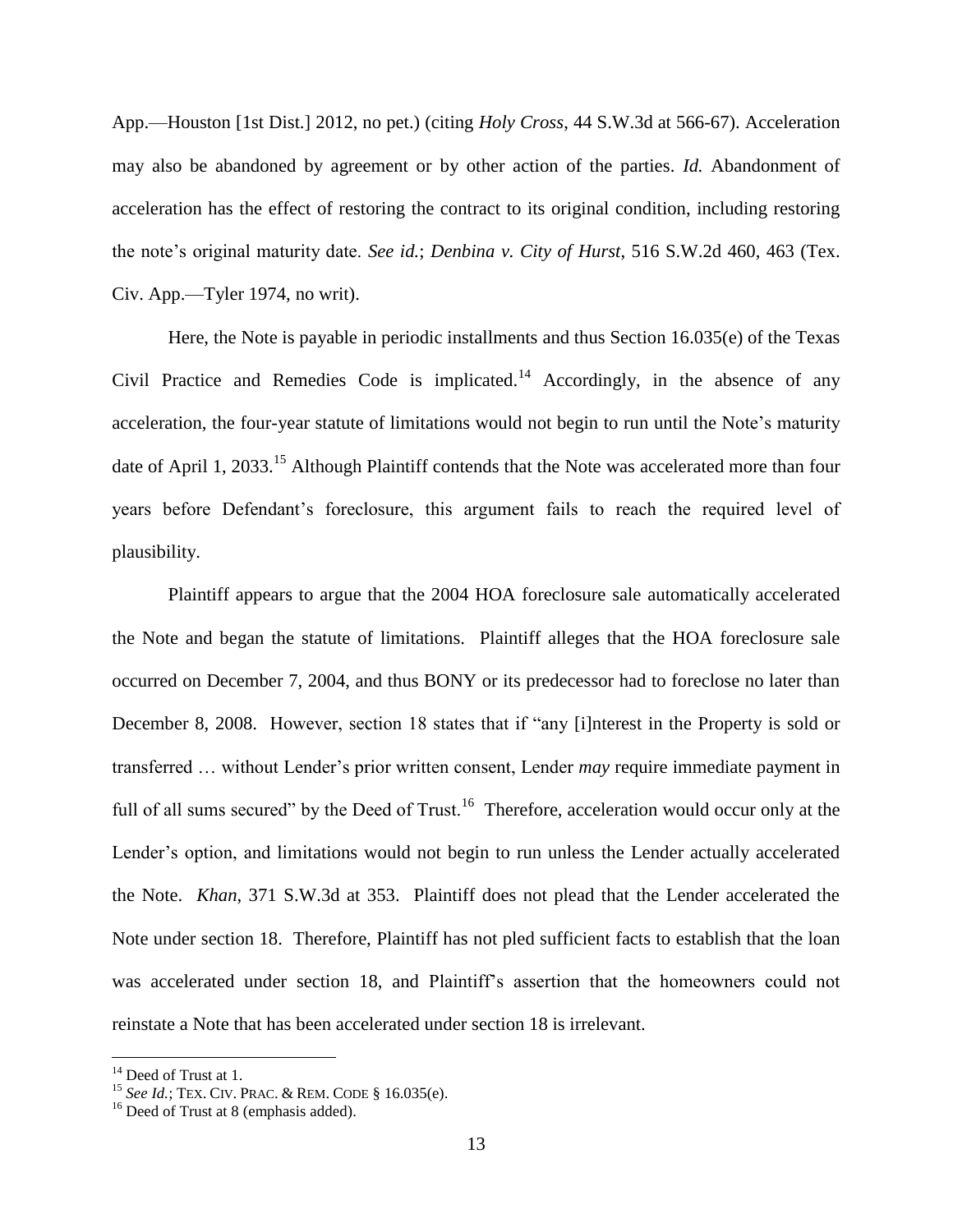Plaintiff also pleads "on information and belief" that the Note was accelerated two or more times since 2005." Am. Compl. At 3. However, Plaintiff has not provided any factual support regarding when this acceleration that allegedly serves to bar Defendant's foreclosure actually occurred. Plaintiff"s Amended Complaint merely asserts that a notice of acceleration was "filed with the real property records more than four years from the date of the foreclosure."<sup>17</sup> Plaintiff"s allegations in this regard are insufficient to state a plausible claim to relief.

BONY admits that it accelerated the Note due to default in 2009 and 2010, and states that notices of rescission for these accelerations were recorded (and the Court has taken judicial notice of these notices). Each rescission, the earlier of which was executed on May 7, 2009, puts the Note and Deed of Trust "in effect in accordance with their original terms and conditions, as though no acceleration took place."<sup>18</sup> Thus, Plaintiff"s claim that an earlier acceleration remained effective to run the statute of limitations is implausible. *See also Khan*, 371 S.W.3d at 353 (noting that acceleration can be abandoned and has the effect of restoring the contract to its original condition, including restoring the note"s original maturity date). In addition, Plaintiff"s assertion that the homeowners could not cure the default after the HOA foreclosed lacks merit. The fact that the HOA foreclosed on the Property would not prevent the homeowners from paying the amounts due under the Note.

Overall, the Court concludes that Plaintiff has not made adequate factual allegations to allow for the reasonable inference that an acceleration of the Note took place at some point more than four years prior to Defendant"s foreclosure and remained effective to maintain the statute of limitations. Accordingly, Plaintiff's argument that Defendant's foreclosure was time-barred by

 $17$  Am. Compl. at 5.

<sup>18</sup> *Id.*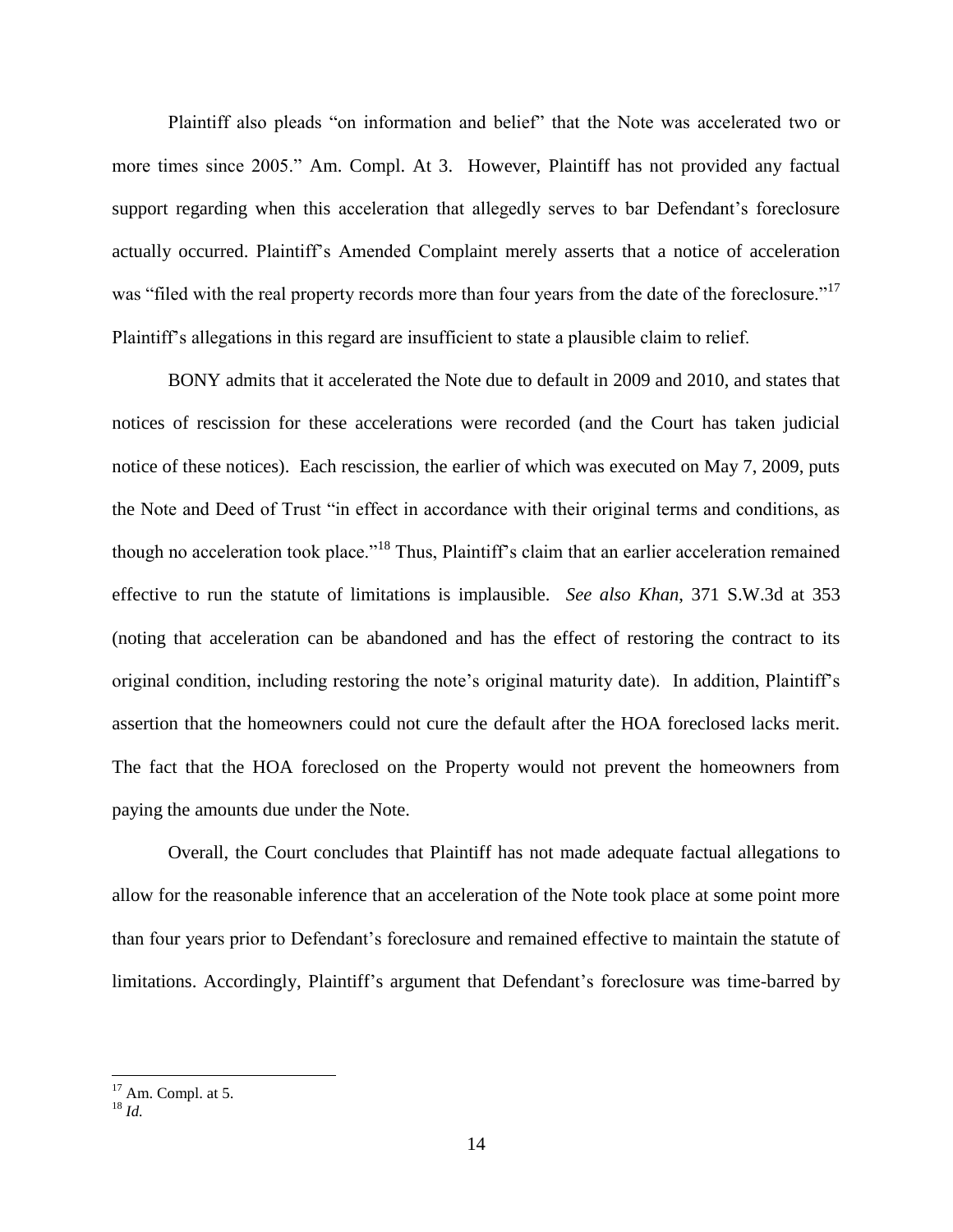the statute of limitations stops short of the line between possibility and plausibility and therefore is unable to support Plaintiff"s cause of action to quiet title. *See Iqbal*, 556 U.S. at 678.

#### **5. Whether Plaintiff Has Acquired Title through Adverse Possession**

In Plaintiff"s final argument in support of its cause of action to quiet title, Plaintiff contends that it and the HOA adversely possessed the Property for the requisite number of years, and thus Defendant's act of foreclosure was barred.<sup>19</sup> On this basis, Plaintiff argues that any rights Defendant may have had in the Property were divested once Plaintiff adversely possessed the Property for a sufficient period of time.

In Texas, "adverse possession" means "an actual and visible appropriation of real property, commenced and continued under a claim of right that is inconsistent with and is hostile to the claim of another person." TEX. CIV. PRAC. & REM. CODE § 16.021(1). "To satisfy the applicable limitations period, peaceable and adverse possession need not continue in the same person, but there must be privity of estate between each holder and his successor." *Id.* at § 16.023. Peaceable possession is defined as possession that is continuous and uninterrupted by an adverse suit to recover the property. *Id.* at § 16.021(3). In sum, to support a claim of adverse possession courts in Texas have required the possession to be: actual, visible, continuous for the applicable period, notorious, distinct, hostile, and of such a character as to indicate unmistakably an assertion of a claim of exclusive ownership in the property. *See, e.g.*, *Kazmir v. Benavides*, 288 S.W.3d 557, 561 (Tex. App.—Houston [14th Dist.] 2009, no pet.) (citing *Rhodes v. Cahill*, 802 S.W.2d 643, 645 (Tex. 1990)).

Here, Plaintiff"s claim of adverse possession, as a basis for Plaintiff"s action to quiet title, fails to meet the pleading standards required to overcome a Rule 12(b)(6) motion. In its entirety, Plaintiff's argument regarding adverse possession in the amended complaint is as follows:

<sup>19</sup> *See* Am. Compl. at 6.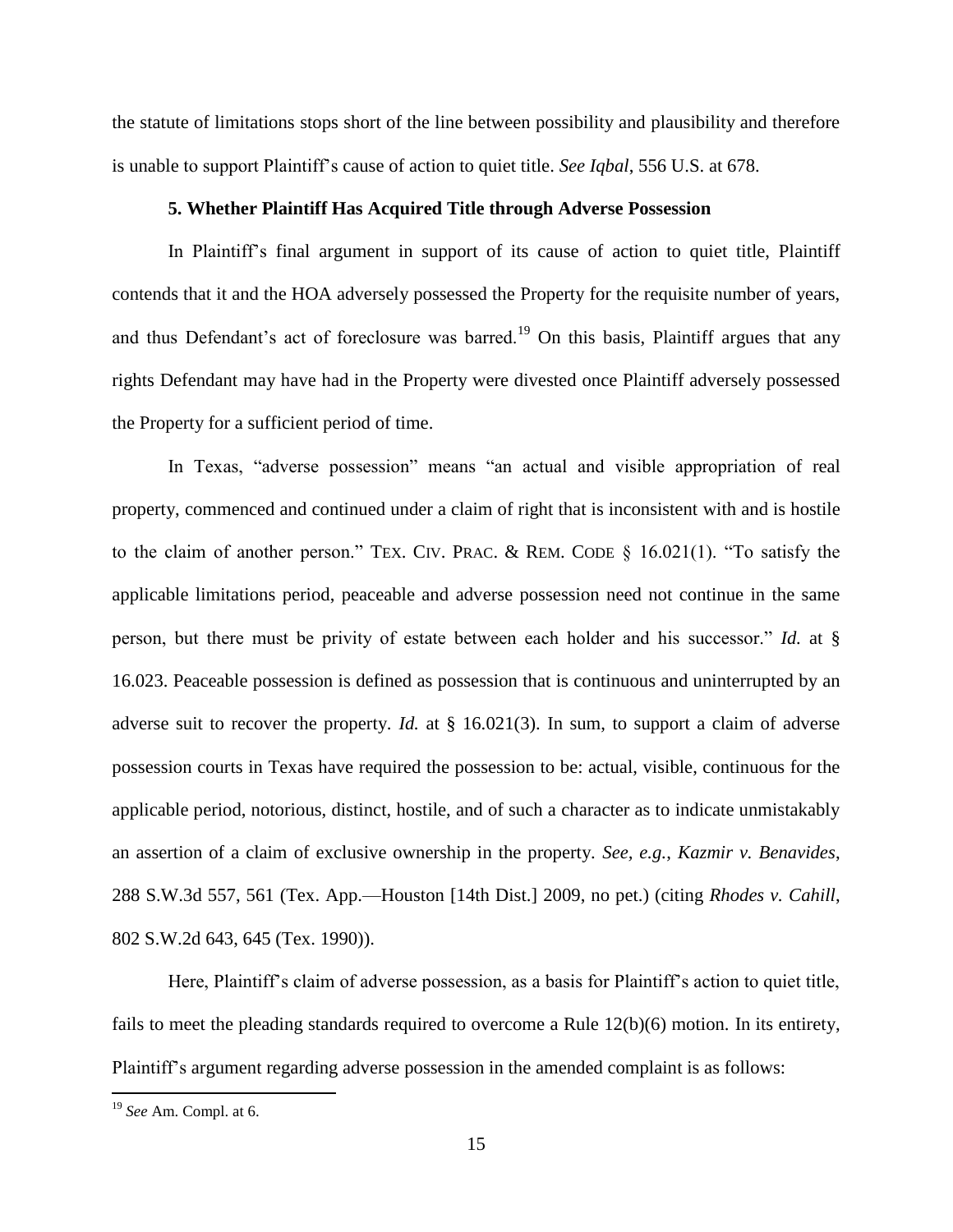The Plaintiff will show that there was a visible appropriation and possession of the land in questions [*sic*], sufficient to give notice to the record title holder that was peaceable, under a claim of right hostile to the title holder"s claim, and that continued for the duration specified in the applicable statute. In this case, the Plaintiff avers that by way of the Deed Following HOA foreclosure sale, the Plaintiff had title or color of title for at least 7 years. The Defendant in this case did not act to retake the property within the proscribed 3 or 5 year period, and therefore, the Plaintiff is the property owner in fee simple.

The Plaintiff avers that both it and the HOA maintained an actual and visual appropriation of the property claimed under a right of title that was hostile to the claims of the Defendant. Both the HOA and the Plaintiff recorded deeds showing that they were the owners of the property. From that point on, the original owners had no further rights vested in the property. The HOA actually and visible [*sic*] possessed the property and did so through several overt acts. Moreover, the Plaintiff possessed the property through several overt acts including the filing of a forcible entry and detainer action.<sup>20</sup>

In addition, Plaintiff alleges acts of possession including purchasing the Property and satisfying any HOA dues owed.<sup>21</sup> Finally, Plaintiff alleges that neither Defendant nor its predecessor attempted to gain, or successfully did gain, access to the Property during the applicable limitations period. $^{22}$ 

As noted above, Plaintiff has failed to present a plausible argument that the Defendant's lien on the Property was made junior to the HOA foreclosure in 2004. Further, under Texas common law, "foreclosure does not terminate interests in the foreclosed real estate that are senior to the lien being foreclosed, and the successful bidder at a junior lien foreclosure takes title subject to the prior liens." *DTND Sierra Invs. LLC v. Bank of Am., N.A.*, 871 F. Supp. 2d 567, 573 (W.D. Tex. 2012) (citing *Conversion Props., LLC v. Kessler*, 994 S.W.2d 810, 813 (Tex. App.—Dallas 1999, pet. denied). Accordingly, both the HOA and Plaintiff took the Property subject to Defendant's Deed of Trust lien and their possession is consistent with, not adverse to, that interest. Plaintiff has thus failed to sufficiently plead an adverse possession claim, which

 $20$  Am. Compl. at 6.

<sup>&</sup>lt;sup>21</sup> Pl.'s Resp.  $\P$  8.

 $^{22}$  *Id.*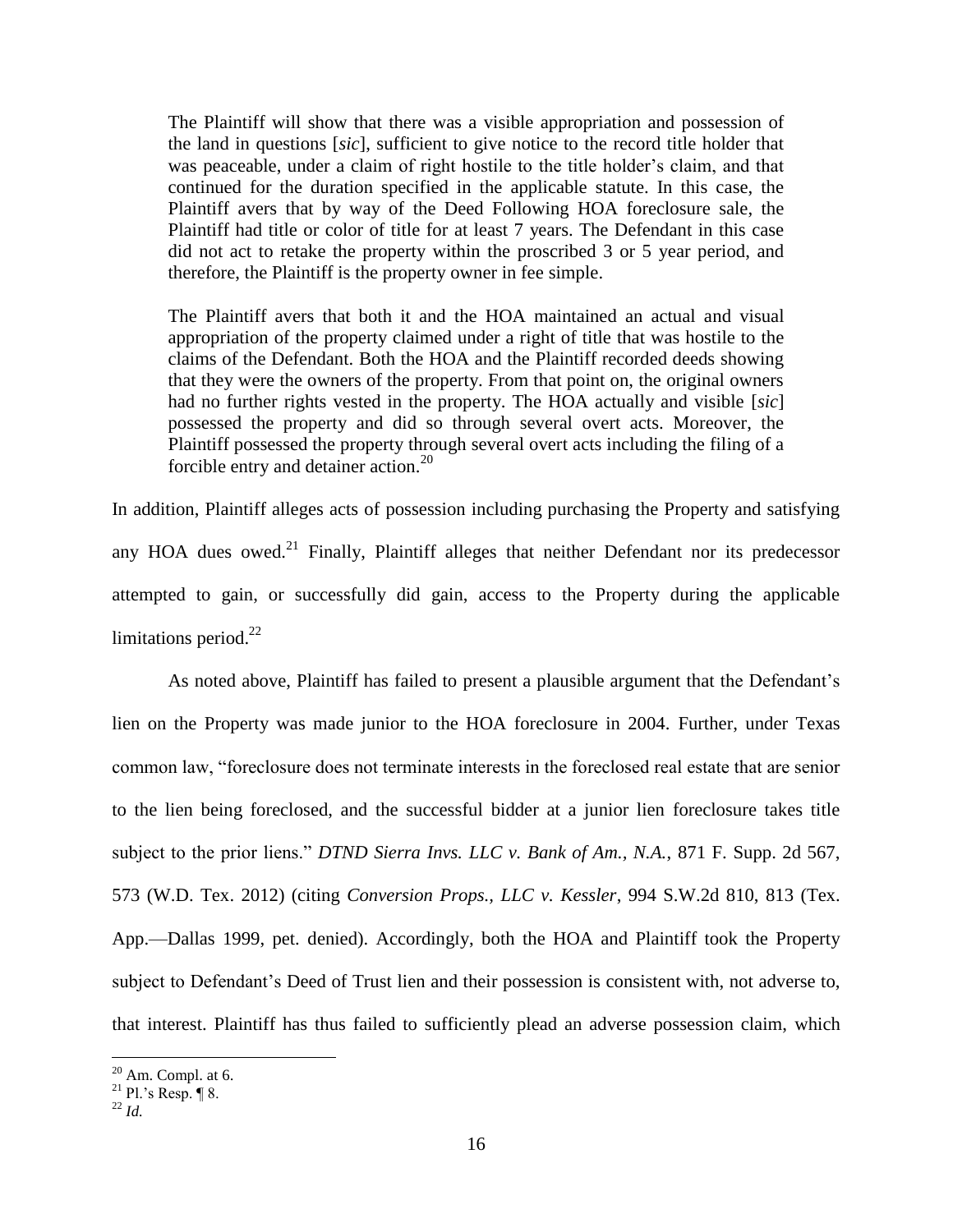requires a plausible showing of possession that is hostile to the party sought to be barred by the applicable statute of limitations. *See* TEX. CIV. PRAC. & REM. CODE § 16.021(1); *Kazmir*, 288 S.W.3d at 561. The Court therefore finds that Plaintiff"s adverse possession argument is unable to support Plaintiff"s cause of action to quiet title.

### **6. Conclusion**

Each of Plaintiff"s arguments in support of the quiet title claim falls short of meeting the pleading standard requiring fact-based allegations sufficient to make a claim plausible on its face. *See Iqbal* 556 U.S. at 678. Accordingly, the Court concludes that Plaintiff"s cause of action to quiet title is insufficiently pled to survive a Rule 12(b)(6) motion, and therefore Defendant"s motion to dismiss is GRANTED with regard to this claim.

# **B. Plaintiff's Texas Debt Collection Practices Act Claim**

Plaintiff next alleges that Defendant's act of foreclosing on the Property was a violation of the Texas Debt Collection Practices Act ("TDCPA"). In asserting this claim, Plaintiff relies on the alleged fraudulent nature of the assignment of the Deed of Trust from JPMorgan to Defendant.<sup>23</sup> As discussed above, Plaintiff asserts that the assignment was fraudulent both in that Sandy Boughton did not have authority to execute the document as well as in the ambiguity surrounding the document's notarization.<sup>24</sup> Plaintiff therefore claims that Defendant made misrepresentations in the collection of a debt and in doing so violated section 392.304(a)(19) of the Texas Finance Code, which provides that a debt collector may not use false misrepresentations or deceptive means in debt collection. *See* TEX. FIN. CODE § 392.304(a)(19).

As discussed above, Plaintiff"s allegations as to the fraudulent nature of the Deed of Trust assignment, if true, would suggest that the assignment is merely voidable rather than void. *See* 

 $23$  Am. Compl. at 7.

<sup>24</sup>*Id.*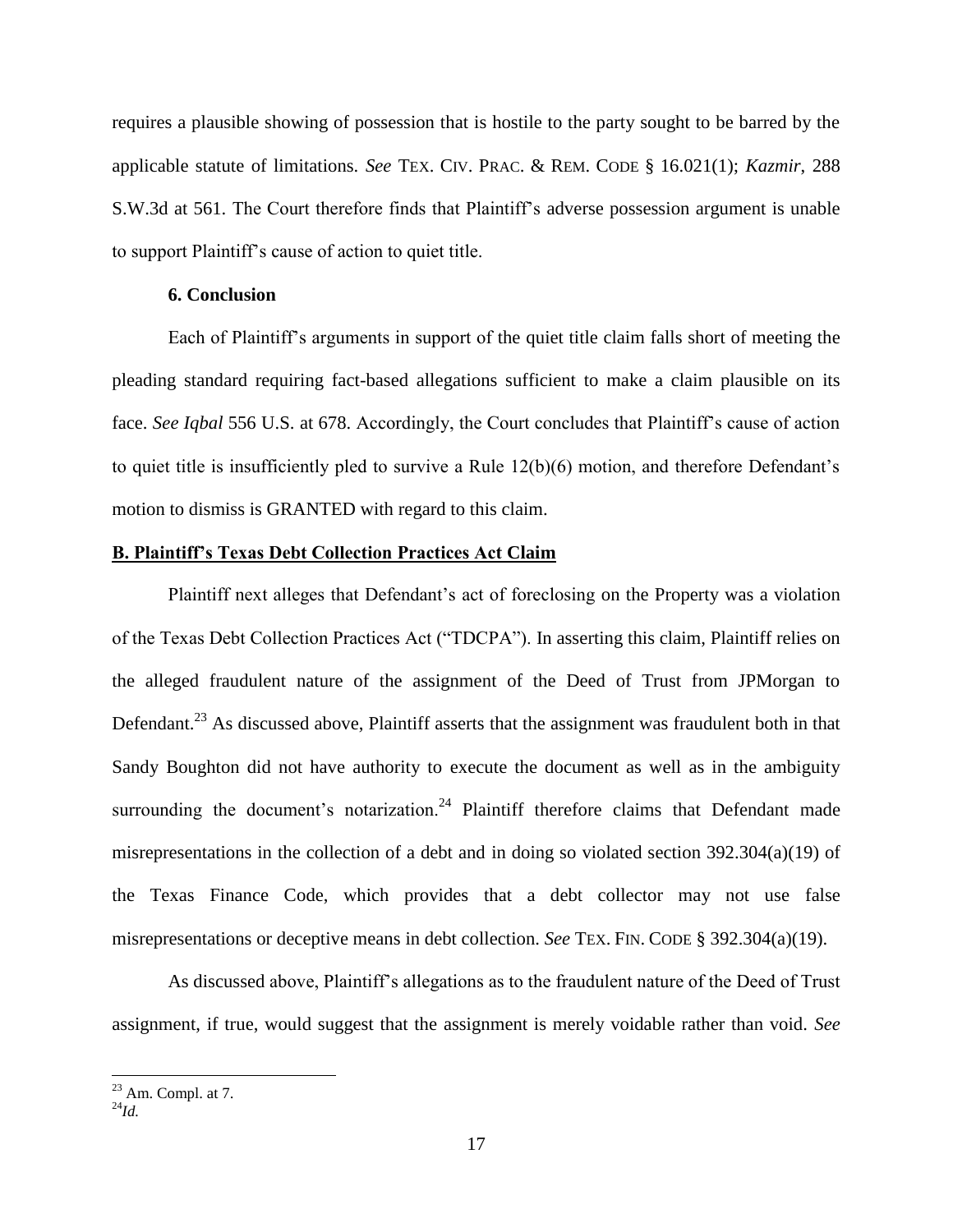*Reinagel*, 2013 WL 3480207, at \*4. Consequently, Plaintiff does not have standing to challenge the assignment on these grounds. *Id.* Plaintiff"s TDCPA claim is premised entirely on the challenge to the Deed of Trust, and seeks to challenge the validity of the foreclosure. The Court concludes that Plaintiff cannot recast its challenge to the Deed of Trust assignment as a TDCPA claim. Accordingly, Defendant's motion to dismiss is GRANTED with regard to Plaintiff's TDCPA cause of action.

## **C. Plaintiff's Trespass to Real Property Claim**

Plaintiff's cause of action for trespass is premised on the principle that Texas law does not permit self-help repossession actions with regard to real property.<sup>25</sup> Specifically, Plaintiff alleges that "Defendants, Cathy Goodwin and [BONY], entered onto property in the possessions [*sic*] of DTND and demanded possession through "self-help means and in contravention of a court order."<sup>26</sup> In a separate section of the Amended Complaint, Plaintiff alleges that shortly after an order was issued halting all writs of possession and possession actions, Cathy Goodwin "approached DTND"s tenants and told them that DTND never owned the property … and that they needed to leave the property immediately."<sup>27</sup>

As noted, Goodwin is no longer a party in this lawsuit. Plaintiff"s allegation that BONY entered the Property is conclusory and lacks sufficient factual detail to state a plausible claim. To the extent Plaintiff may be asserting that BONY is liable for Goodwin"s conduct, which is not clearly alleged, Plaintiff has not alleged that Defendant aided, assisted, advised, or caused Cathy Goodwin to enter the Property and demand possession. *See Schievink*, 227 S.W.3d at 865. Accordingly, Defendant's motion to dismiss is GRANTED with regard to Plaintiff's cause of action for trespass to real property.

 $25$  Am. Compl. at 8.

<sup>26</sup> *Id.* at 8-9.

<sup>27</sup> *Id.* at 4.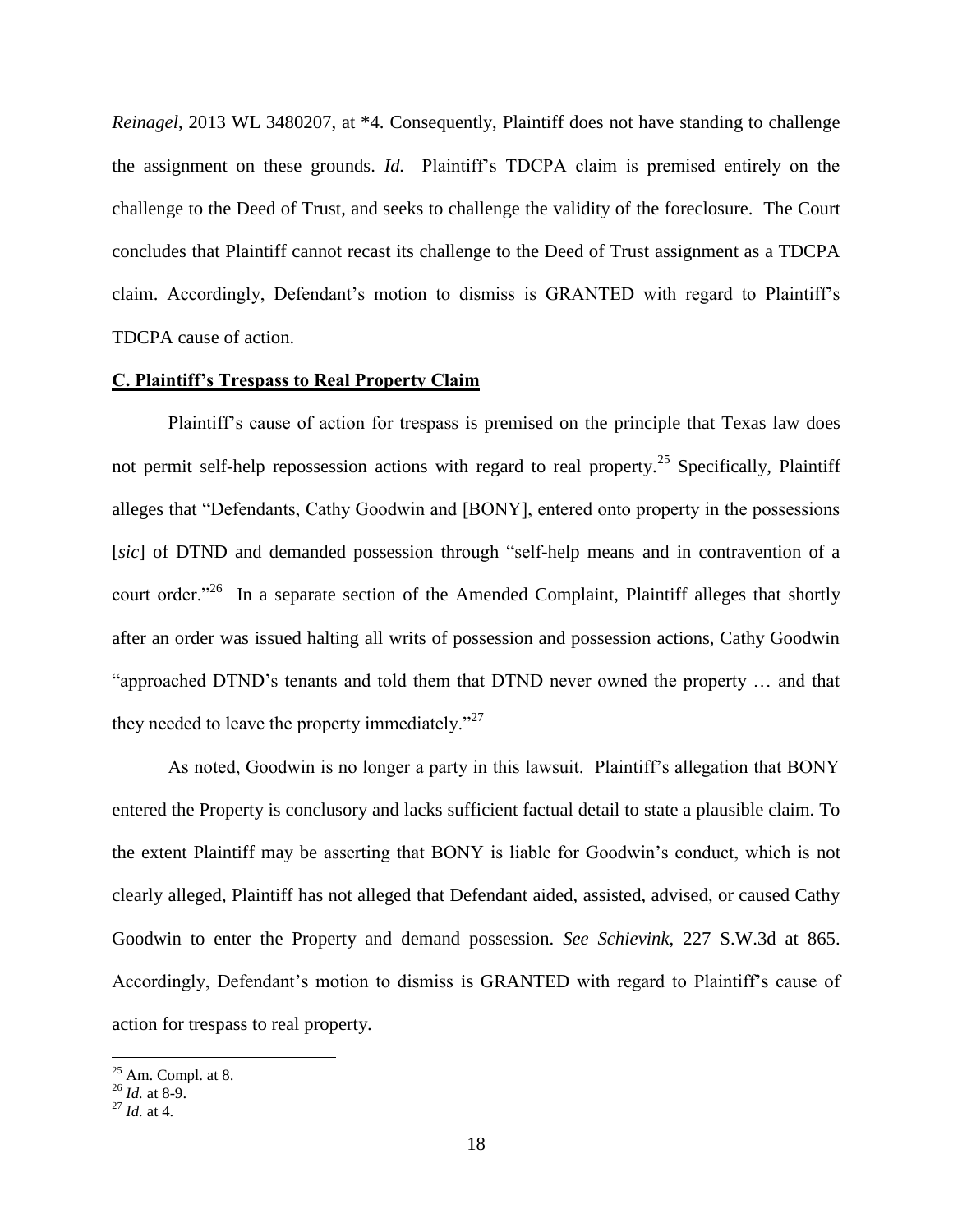# **D. Plaintiff's Claim for Injunctive Relief**

Plaintiff's request for a temporary restraining order also fails. Plaintiff may not seek a temporary restraining order in a complaint. Pursuant to Local Rule CV-65, "[a]n application for a temporary restraining order … shall be made in an instrument separate from the complaint." Moreover, to obtain injunctive relief, a plaintiff must demonstrate among other things, a likelihood of success on his claims. *See Women's Med. Ctr. of Nw. Houston v. Bell*, 248 F.3d 411, 419 (5th Cir. 2001); *Harris Cnty. v. CarMax Auto Superstores, Inc.*, 177 F.3d 306, 312 (5th Cir. 1999). Because Plaintiff has not pleaded a single viable cause of action, he cannot make this showing and accordingly his request for injunctive relief is dismissed. *See Pajooh v. Harmon*, 82 F. App'x 898, 899 (5th Cir. 2003) (affirming the district court's denial of injunctive relief when the plaintiff failed to state a claim).

# **E. Plaintiff's Claim for Declaratory Relief**

Finally, Plaintiff asserts a claim for declaratory judgment. Defendant argues that Plaintiff"s request for declaratory relief should fail along with Plaintiff"s other causes of action and also requests that the Court dismiss Plaintiff"s claim for declaratory relief as redundant because the relief sought would add nothing to the suit already before the court.<sup>28</sup>

Declaratory relief is a procedural device for granting a remedy and does not create any substantive rights or causes of action. *Aetna Life Ins. Co. of Hartford, Conn. v. Haworth*, 300 U.S. 227, 240 (1937); *Sid Richardson Carbon & Gasoline Co. v. Interenergy Res., Ltd.*, 99 F.3d 746, 752 n.3 (5th Cir. 1996). Determining whether to award declaratory relief is a matter of district court discretion. *Torch, Inc. v. LeBlanc*, 947 F.2d 193, 194 (5th Cir. 1991).

Since no claim asserted by Plaintiff has survived Defendant's motion to dismiss, Plaintiff"s request for declaratory relief finds no support in any live cause of action. Because

<sup>28</sup> *See* Mot. Dismiss at 14-15.